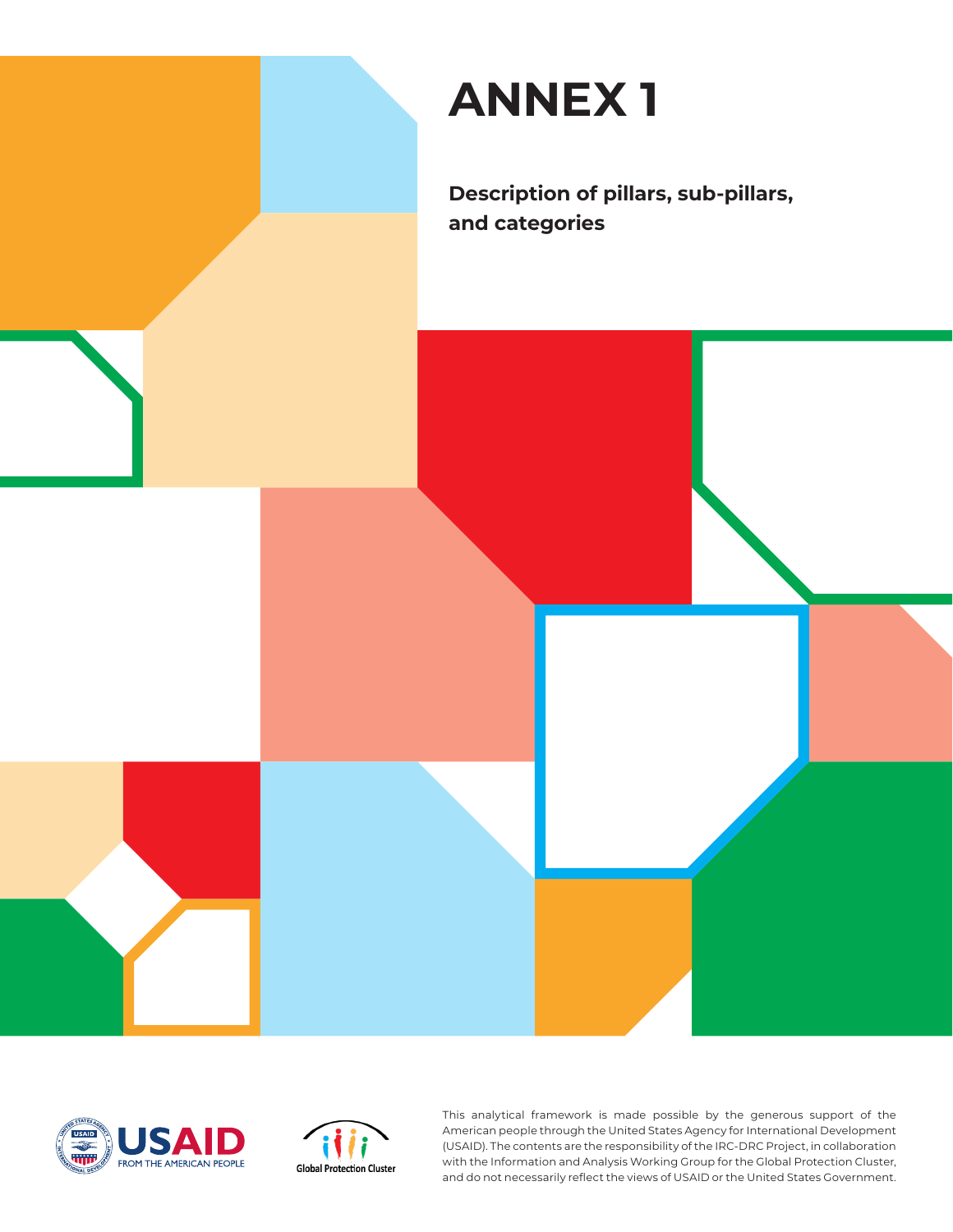The Context pillar refers to relevant information specific to the area covered by the protection analysis, complemented by macro-level data.

| <b>Pillar</b>                                       | <b>Description</b>                                                                                                                                                                                 |                                     |
|-----------------------------------------------------|----------------------------------------------------------------------------------------------------------------------------------------------------------------------------------------------------|-------------------------------------|
| <b>Context</b>                                      | Factors to understand what is provoking and shaping the crisis dynamics and<br>resulting protection situation by looking at specific characteristics of the context<br>and environment.            |                                     |
| Sub-pillar                                          | <b>Description</b>                                                                                                                                                                                 | <b>Categories</b>                   |
| Conflict and/or<br>hazard history                   | Contextual historical elements that<br>influence existing violations and show<br>past protection threats and concerns.                                                                             | Location                            |
|                                                     |                                                                                                                                                                                                    | Tensions, conflict, and hostilities |
|                                                     |                                                                                                                                                                                                    | Natural hazards                     |
|                                                     |                                                                                                                                                                                                    | Past trends                         |
|                                                     |                                                                                                                                                                                                    | Stability and peace                 |
| <b>Political and socio-</b><br>economic landscape   | Contextual elements that can cause,<br>further, or sustain current protection<br>threats and concerns.                                                                                             | Political fragility                 |
|                                                     |                                                                                                                                                                                                    | Voice and accountability            |
|                                                     |                                                                                                                                                                                                    | Power dynamics                      |
|                                                     |                                                                                                                                                                                                    | Political enablers and barriers     |
| Institutional, legal,<br>and normative<br>landscape | Formal and informal rules, norms,<br>policies, or systems that contribute to<br>current protection threats and concerns,<br>or that counter those threats and<br>promote a protective environment. | Institutional                       |
|                                                     |                                                                                                                                                                                                    | Legal                               |
|                                                     |                                                                                                                                                                                                    | Normative                           |
|                                                     |                                                                                                                                                                                                    | International                       |

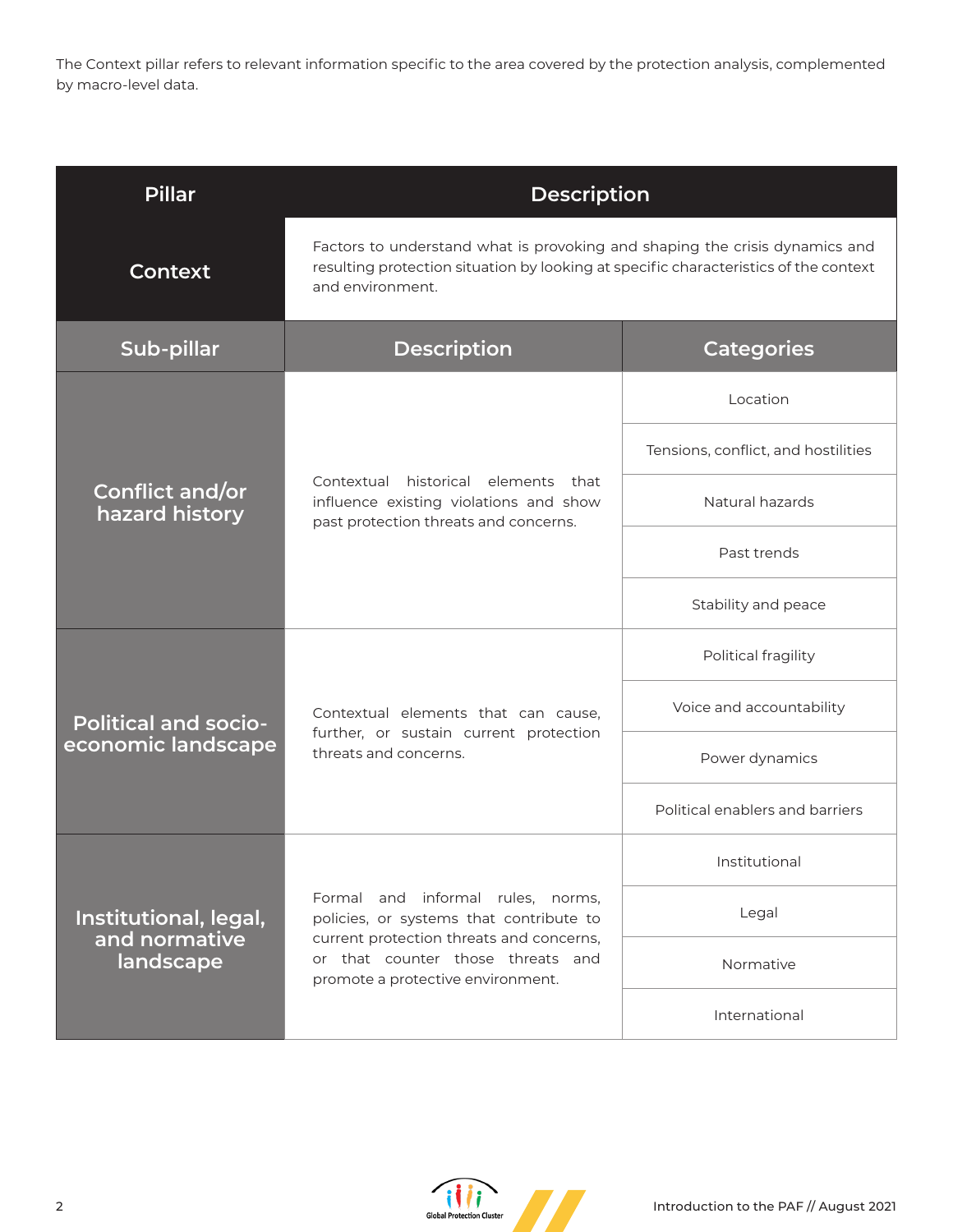

The Current Threats to the Population pillar refers to data and information that illustrates the human activities or product of human activities that cause harm to the population (in the form of violence, coercion, and/or deliberate deprivation).

| <b>Pillar</b>                                       | <b>Description</b>                                                                                                                                                                                                                                                                                                                                                                      |                                   |
|-----------------------------------------------------|-----------------------------------------------------------------------------------------------------------------------------------------------------------------------------------------------------------------------------------------------------------------------------------------------------------------------------------------------------------------------------------------|-----------------------------------|
| <b>Current threats to</b><br>the population         | Threats that are currently occurring and how these are affecting different<br>population groups and geographic areas. Includes information describing the<br>main actors responsible for the threat, their responsibilities and duties to protect<br>people, and the factors causing or driving the threats.                                                                            |                                   |
| Sub-pillar                                          | <b>Description</b>                                                                                                                                                                                                                                                                                                                                                                      | <b>Categories</b>                 |
| <b>Protection threats</b>                           | The level of current harm to the<br>population, in the form of violence,<br>coercion, or deliberate deprivation,<br>that rises to the level of a protection<br>threat. Includes information on whether<br>the threat is the result of a particular<br>behaviour, organisation/group practice,<br>or government or non-government<br>policy or mechanism.                                | Threats                           |
|                                                     |                                                                                                                                                                                                                                                                                                                                                                                         | Type                              |
|                                                     |                                                                                                                                                                                                                                                                                                                                                                                         | Modality                          |
| <b>Main actors</b><br>responsible for the<br>threat | The responsibility of the actors involved,<br>including identification of groups or<br>individuals directly committing the<br>harmful action, their affiliation and<br>relation to affected people, and role of<br>the actors holding specific duties.                                                                                                                                  | Type                              |
|                                                     |                                                                                                                                                                                                                                                                                                                                                                                         | Affiliation                       |
|                                                     |                                                                                                                                                                                                                                                                                                                                                                                         | Relationship with affected people |
|                                                     |                                                                                                                                                                                                                                                                                                                                                                                         | Accountability                    |
| <b>Origins of the threat</b>                        | Factors that generate(d) the threat.<br>This includes the primary motivation(s)<br>of the main actors responsible for the<br>threat (perpetrators or the actor failing<br>to uphold its duty to protect). Includes<br>socio-economic, environmental, ethnic,<br>or political drivers and norms that help<br>sustain the threat, at the local, national,<br>and/or international levels. | Nature                            |
|                                                     |                                                                                                                                                                                                                                                                                                                                                                                         | <b>Drivers</b>                    |
|                                                     |                                                                                                                                                                                                                                                                                                                                                                                         | Norms                             |

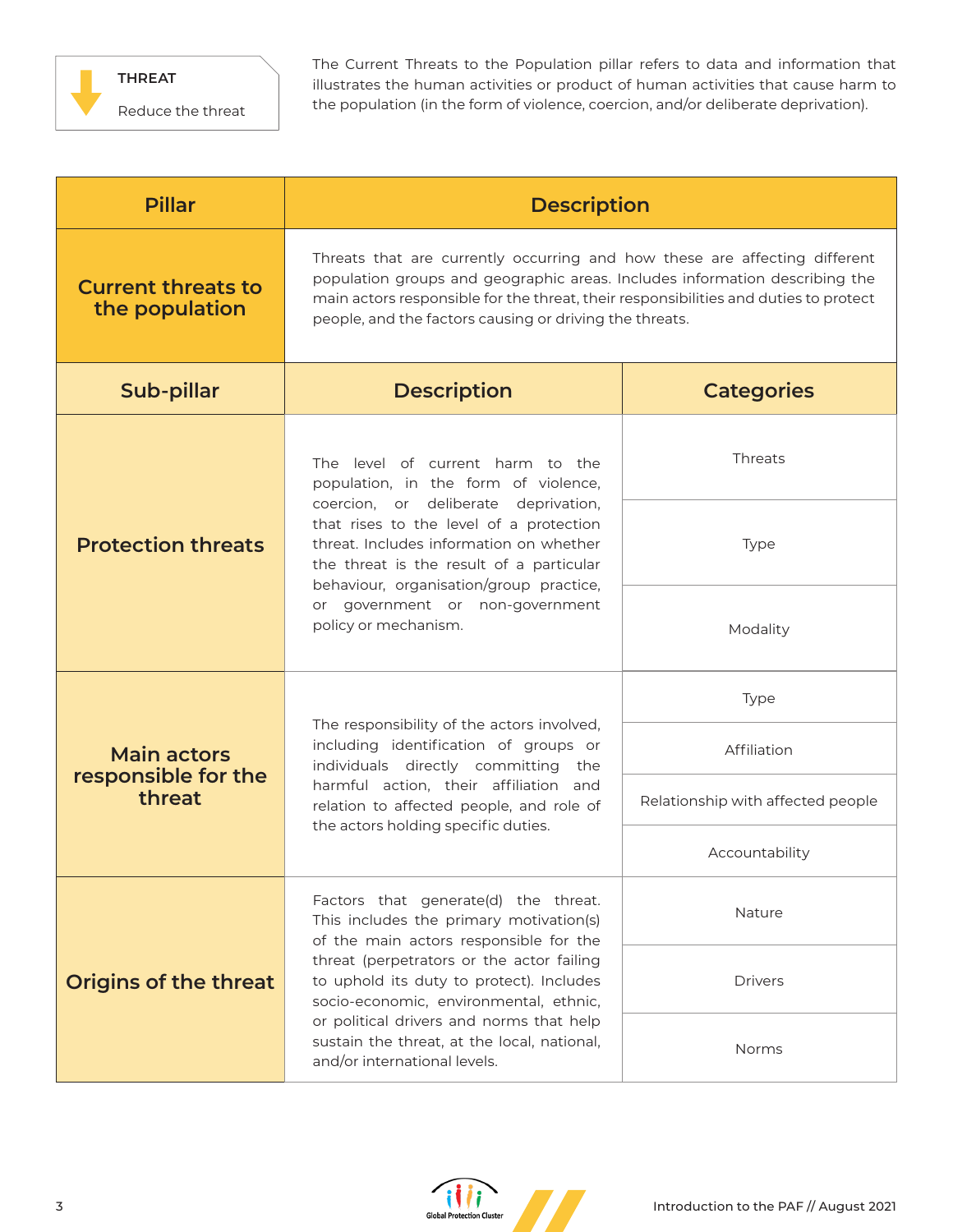

## **VULNERABILITY**

Reduce vulnerability related to the threat

The Current Threats to the Population pillar refers to data and information that illustrates the human activities or product of human activities that cause harm to the population (in the form of violence, coercion, and/or deliberate deprivation).

| <b>Pillar</b>                                               | <b>Description</b>                                                                                                                                                                                                |                          |
|-------------------------------------------------------------|-------------------------------------------------------------------------------------------------------------------------------------------------------------------------------------------------------------------|--------------------------|
| Threat's effects on<br>the population                       | The population groups that are affected by the threats, how or why are they<br>vulnerable to these threats, and how the consequences may be different across<br>different population groups and geographic areas. |                          |
| Sub-pillar                                                  | <b>Description</b>                                                                                                                                                                                                | <b>Categories</b>        |
| <b>Characteristics of</b><br>the affected<br>population     | affected<br>Characteristic(s)<br>of<br>the<br>population directly affected by the threat<br>illustrating their vulnerability in relation<br>to the threats.                                                       | Demography               |
|                                                             |                                                                                                                                                                                                                   | Location                 |
|                                                             |                                                                                                                                                                                                                   | Exposure                 |
|                                                             |                                                                                                                                                                                                                   | Movements                |
| <b>Consequences of</b><br>the threat                        | Primary and secondary effects or<br>repercussions of the threat for each<br>population group and location affected.                                                                                               | Physical                 |
|                                                             |                                                                                                                                                                                                                   | Social and psycho-social |
|                                                             |                                                                                                                                                                                                                   | Legal and material       |
| <b>Affected</b><br>population's coping<br><b>strategies</b> | Responses (positive/negative) of the<br>affected population to the identified<br>consequences of the threat. Includes<br>how the perceptions of threat influence<br>these responses.                              | Evasion                  |
|                                                             |                                                                                                                                                                                                                   | Action                   |
|                                                             |                                                                                                                                                                                                                   | Adjustment               |
|                                                             |                                                                                                                                                                                                                   | Confrontation            |
|                                                             |                                                                                                                                                                                                                   | Others                   |
|                                                             |                                                                                                                                                                                                                   | Perceptions of threat    |